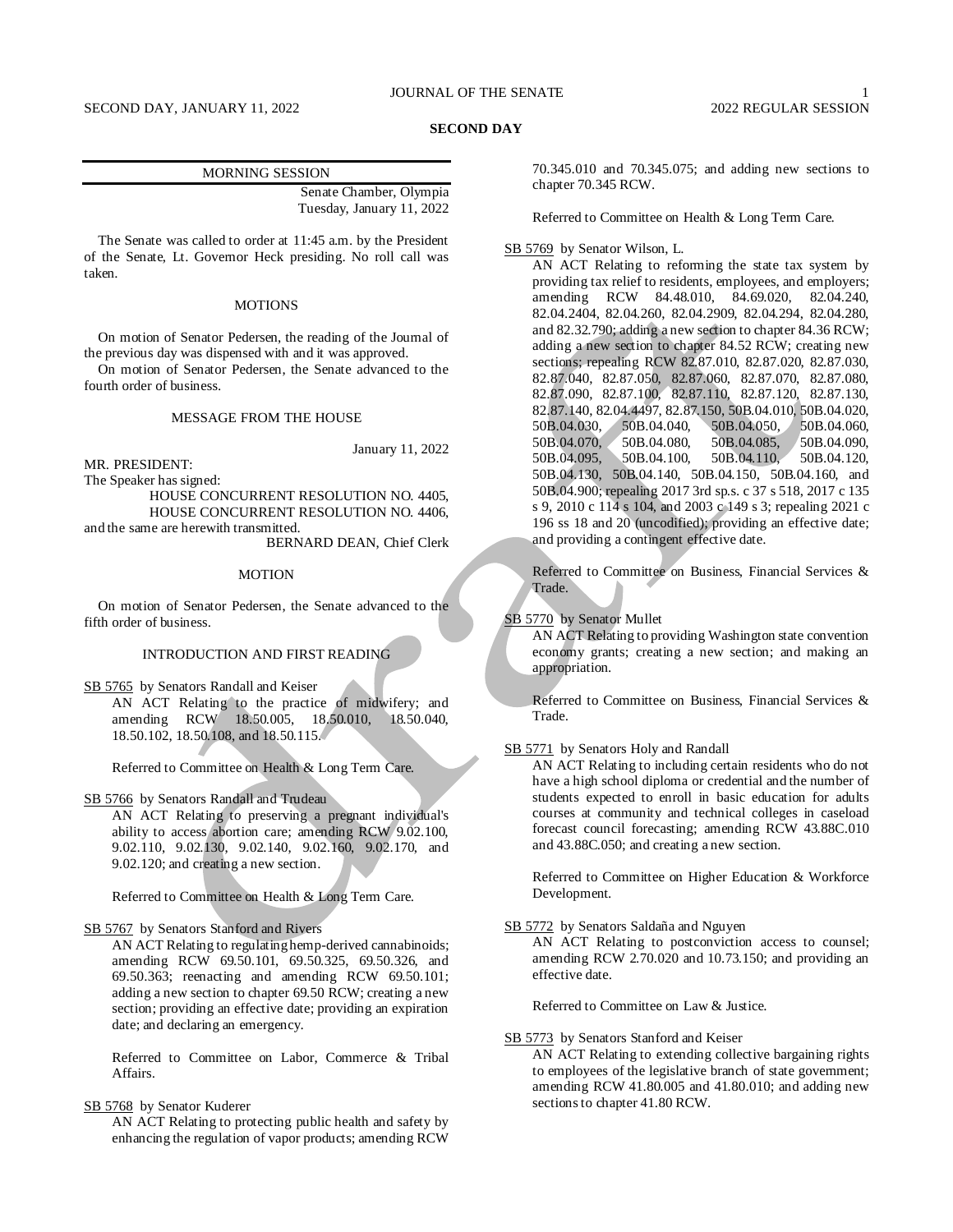Referred to Committee on Labor, Commerce & Tribal Affairs.

SB 5774 by Senator Conway

AN ACT Relating to creation of a work group to study and make recommendations on a monument to honor residents who died in the global war on terror; creating a new section; and providing an expiration date.

Referred to Committee on State Government & Elections.

SB 5775 by Senators Wellman and Short

AN ACT Relating to the acceleration of broadband deployment; amending RCW 35.99.010; adding a new section to chapter 35.99 RCW; adding a new chapter to Title 36 RCW; and creating a new section.

Referred to Committee on Environment, Energy & Technology.

SB 5776 by Senators Trudeau and Dhingra

AN ACT Relating to creating the criminal justice integrated data system and a violence and death investigation resource center; amending RCW 42.56.240 and 43.103.040; adding a new section to chapter 43.70 RCW; and adding a new chapter to Title 10 RCW.

Referred to Committee on Law & Justice.

SB 5777 by Senator Braun

AN ACT Relating to addressing the vaccination for COVID-19 requirement for children attending schools or day care centers; and amending RCW 28A.210.080.

Referred to Committee on Early Learning & K-12 Education.

#### SB 5778 by Senator Braun

AN ACT Relating to addressing the current backlog of vehicle inspections; and amending RCW 46.12.560.

Referred to Committee on Transportation.

SB 5779 by Senator Padden

AN ACT Relating to oversight of bail funds; amending RCW 19.09.020 and 19.09.075; adding a new section to chapter 19.09 RCW; adding a new section to chapter 43.09 RCW; and providing an effective date.

Referred to Committee on Law & Justice.

# SB 5780 by Senator Padden

AN ACT Relating to altering eligibility for the graduated reentry program; amending RCW 9.94A.733; and reenacting and amending RCW 9.94A.728.

Referred to Committee on Human Services, Reentry & Rehabilitation.

SB 5781 by Senator Padden

AN ACT Relating to organized retail theft; and amending RCW 9A.56.350.

Referred to Committee on Law & Justice.

SB 5782 by Senator Conway

AN ACT Relating to the defense community compatibility account; and amending RCW 43.330.515 and 43.330.520.

Referred to Committee on State Government & Elections.

SB 5783 by Senator Conway

AN ACT Relating to reestablishing the underground economy task force; and creating a new section.

Referred to Committee on Labor, Commerce & Tribal Affairs.

# SB 5784 by Senators Lovelett and Conway

AN ACT Relating to adding psychologists for mental health only claims to the list of those who can act as an attending provider; amending RCW 51.04.050, 51.28.010, 51.28.020, 51.28.030, 51.32.055, 51.32.090, 51.32.095, 51.36.010, 51.36.022, 51.36.060, and 51.36.070; adding a new section to chapter 51.08 RCW; and providing an effective date.

Referred to Committee on Labor, Commerce & Tribal Affairs.

SB 5785 by Senators Lovelett and Wilson, C.

AN ACT Relating to transitional food assistance; and amending RCW 74.08A.010.

Referred to Committee on Human Services, Reentry & Rehabilitation.

SB 5786 by Senator Schoesler

AN ACT Relating to protecting Puget Sound from wastewater pollution by requiring the department of ecology to strengthen the Puget Sound nutrient general permit; creating new sections; and declaring an emergency.

Referred to Committee on Environment, Energy & Technology.

# SB 5787 by Senator Nguyen

AN ACT Relating to the linked deposit program; amending RCW 43.86A.030, 43.86A.040, and 43.86A.050; and reenacting and amending RCW 43.86A.060.

Referred to Committee on Business, Financial Services & Trade.

# SB 5788 by Senators Pedersen and Padden

AN ACT Relating to guardianship of minors; and amending RCW 11.130.225, 13.04.030, 26.12.172, 26.23.050, 11.130.010, 11.130.085, 11.130.210, and 11.130.215.

Referred to Committee on Law & Justice.

SB 5789 by Senators Randall and Nobles

AN ACT Relating to creating the Washington career and college pathways innovation challenge program; reenacting and amending RCW 43.79A.040; adding a new chapter to Title 28B RCW; and repealing RCW 28B.120.005, 28B.120.010, 28B.120.020, 28B.120.025, 28B.120.030, 28B.120.040, and 28B.120.900.

Referred to Committee on Higher Education & Workforce Development.

SB 5790 by Senator Braun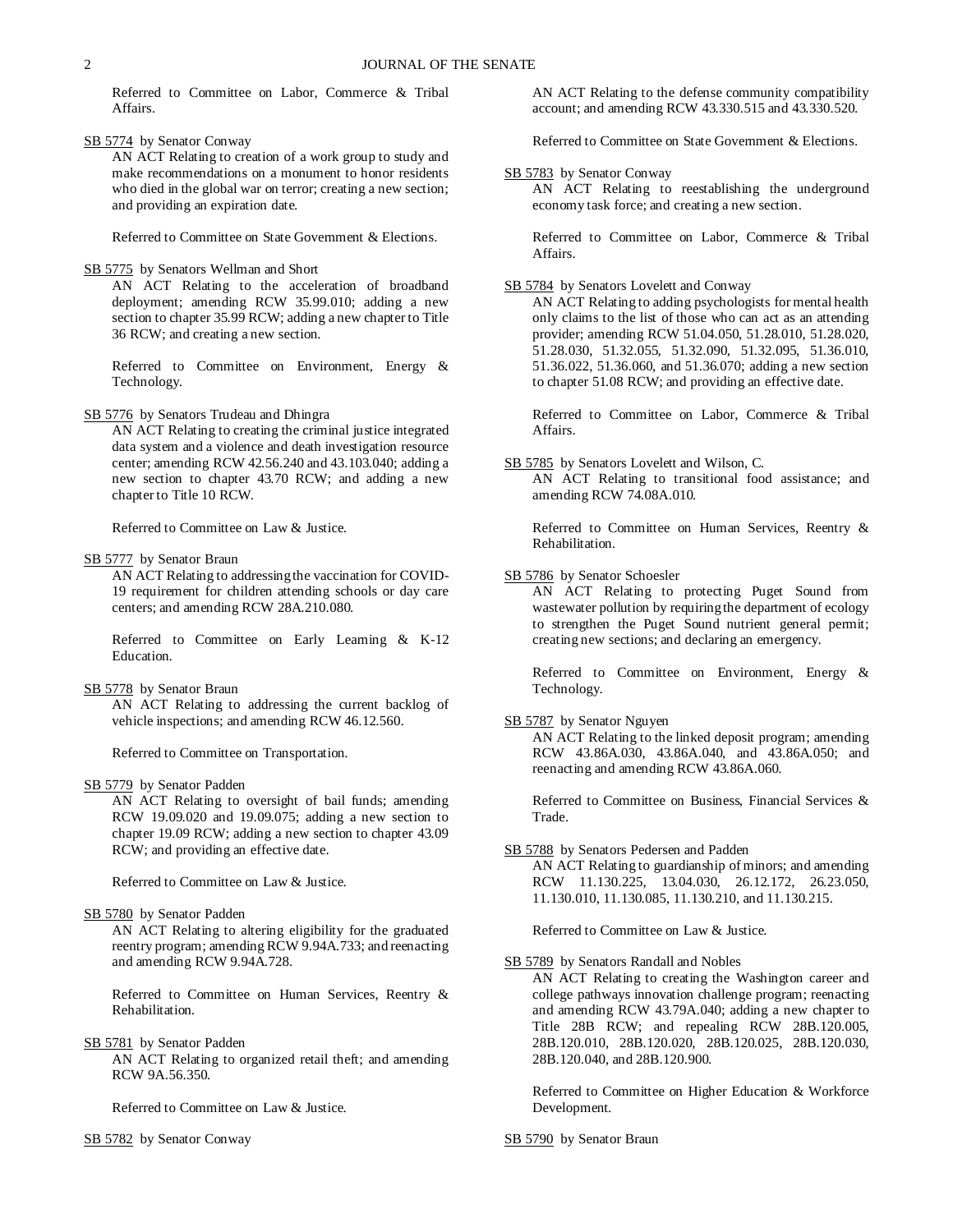# SECOND DAY, JANUARY 11, 2022 2022 REGULAR SESSION

AN ACT Relating to strengthening critical community support services for individuals with intellectual and developmental disabilities; amending RCW 74.29.020, 74.29.037, 74.29.050, 74.29.080, and 28A.155.220; reenacting and amending RCW 74.29.010; adding a new section to chapter 71A.12 RCW; and adding a new section to chapter 74.29 RCW.

Referred to Committee on Health & Long Term Care.

## SB 5791 by Senator Schoesler

AN ACT Relating to law enforcement officers' and firefighters' retirement system benefits; amending RCW 41.26.420, 41.26.463, 41.45.155, 41.45.158, 41.45.0604, and 41.26.802; adding new sections to chapter 41.26 RCW; and creating a new section.

Referred to Committee on Ways & Means.

#### SB 5792 by Senator Warnick

AN ACT Relating to tax incentives; amending RCW 84.25.030, 82.60.049, 82.04.294, 82.60.020, and 82.60.120; adding a new section to chapter 82.60 RCW; creating a new section; providing an effective date; and providing expiration dates.

Referred to Committee on Business, Financial Services & Trade.

SB 5793 by Senators Wilson, C. and Trudeau

AN ACT Relating to stipends for low-income or underrepresented community members of state boards, commissions, councils, committees, and other similar groups; adding a new section to chapter 43.03 RCW; and creating a new section.

Referred to Committee on State Government & Elections.

#### SB 5794 by Senators Dhingra and Kuderer

AN ACT Relating to continuity of coverage for prescription drugs prescribed for the treatment of behavioral health conditions; amending RCW 41.05.017; adding a new section to chapter 48.43 RCW; and adding a new section to chapter 74.09 RCW.

Referred to Committee on Health & Long Term Care.

SB 5795 by Senator Hasegawa

AN ACT Relating to the application of the consumer protection act to the fair servicing and repair of manufactured products; adding a new chapter to Title 19 RCW; and prescribing penalties.

Referred to Committee on Environment, Energy & Technology.

SB 5796 by Senators Saldaña and Stanford

AN ACT Relating to restructuring cannabis revenue appropriations to provide transparency and accountability and to increase community infrastructure and investment; amending RCW 69.50.530 and 69.50.540; and adding a new section to chapter 43.79 RCW.

Referred to Committee on Labor, Commerce & Tribal Affairs.

SB 5797 by Senators Liias and Short

AN ACT Relating to the opportunity scholarship program; and amending RCW 28B.145.010, 28B.145.030, and 28B.145.100.

Referred to Committee on Higher Education & Workforce Development.

# SB 5798 by Senator Wilson, C.

AN ACT Relating to increasing public school participation in the community eligibility provision of the United States department of agriculture; amending RCW 28A.235.300; and creating a new section.

Referred to Committee on Early Learning & K-12 Education.

# SB 5799 by Senator Robinson

AN ACT Relating to modifying the application of the workforce education investment surcharge to provider clinics and affiliated organizations; amending RCW 82.04.299; creating a new section; and providing an effective date.

Referred to Committee on Business, Financial Services & Trade.

# SB 5800 by Senator Schoesler

AN ACT Relating to modifying tax and revenue laws in a manner that is estimated to not affect state or local tax collections by easing compliance burdens for taxpayers, clarifying ambiguities, making technical corrections, and providing administrative efficiencies; amending RCW 14.08.122, 19.02.115, 82.02.210, 82.04.299, 82.08.025661, 82.08.820, 82.08.9997, 82.12.02685, 82.12.820, 82.12.9997, 82.32.330, 82.32.534, 82.32.790, 82.62.030, and 84.52.065; and creating a new section.

Referred to Committee on Ways & Means.

# SB 5801 by Senator Keiser

AN ACT Relating to attorney and witness fees in industrial insurance court appeals; and amending RCW 51.52.130.

Referred to Committee on Labor, Commerce & Tribal Affairs.

#### SB 5802 by Senator Fortunato

AN ACT Relating to providing additional financial relief for property owners using the senior citizen and disabled persons property tax exemption and deferral programs by increasing the income thresholds and lowering the interest rate for deferred property taxes; amending RCW 84.36.383, 84.36.385, 84.38.020, and 84.38.100; and creating a new section.

Referred to Committee on Business, Financial Services & Trade.

# SB 5803 by Senator Rolfes

AN ACT Relating to establishing a presumption of liability for wildfires caused by an electric utility's equipment; amending RCW 76.04.760 and 76.04.495; adding a new section to chapter 4.24 RCW; adding a new section to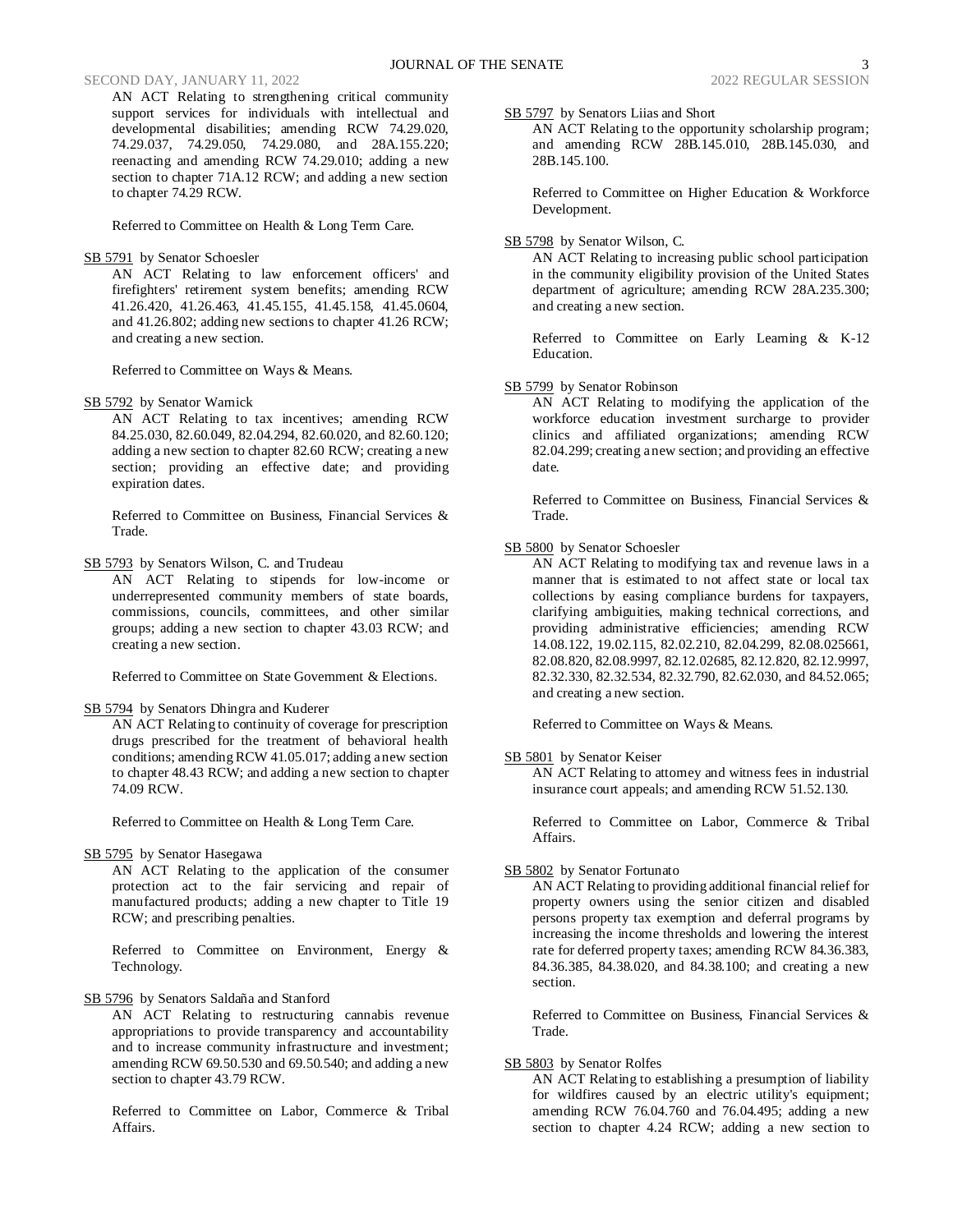chapter 80.04 RCW; creating a new section; and providing an effective date.

Referred to Committee on Environment, Energy & Technology.

SB 5804 by Senator Braun

AN ACT Relating to prohibiting gain-of-function research; adding a new section to chapter 70.54 RCW; and prescribing penalties.

Referred to Committee on Health & Long Term Care.

#### SB 5805 by Senator McCune

AN ACT Relating to requiring parental or legal guardian approval before a child participates in comprehensive sexual health education; amending RCW 28A.300.475; and creating a new section.

Referred to Committee on Early Learning & K-12 Education.

SB 5806 by Senator McCune

AN ACT Relating to providing parents and legal guardians access to instructional materials; adding a new section to chapter 28A.320 RCW; and prescribing penalties.

Referred to Committee on Early Learning & K-12 Education.

SB 5807 by Senator Warnick

AN ACT Relating to improving behavioral health outcomes for adults and children by enhancing engagement of state hospitals with the patients, their family members, and natural supports; amending RCW 72.23.010, 72.23.020, 72.23.025, 72.23.170, and 72.23.200; and adding new sections to chapter 72.23 RCW.

Referred to Committee on Health & Long Term Care.

SB 5808 by Senator King

AN ACT Relating to providing spoken language interpreters for medical appointments when the original spoken language interpreter fails to appear; and amending RCW 39.26.300.

Referred to Committee on Health & Long Term Care.

## SB 5809 by Senator Brown

AN ACT Relating to increasing the state's investment in cancer research to improve health outcomes and save lives; amending RCW 43.348.080; creating a new section; and making an appropriation.

Referred to Committee on Health & Long Term Care.

#### SB 5810 by Senators Mullet and Dozier

AN ACT Relating to insurance regulation; and adding a new section to chapter 48.01 RCW.

Referred to Committee on Business, Financial Services & Trade.

# SB 5811 by Senator Rivers

AN ACT Relating to freedom of pharmacy choice; amending RCW 48.200.020 and 48.200.280; and adding a new section to chapter 48.200 RCW.

Referred to Committee on Health & Long Term Care.

## SB 5812 by Senators Warnick and Stanford

AN ACT Relating to including Benton county as a county qualifying for the farm internship program; amending RCW 49.12.471; and declaring an emergency.

Referred to Committee on Agriculture, Water, Natural Resources & Parks.

## SB 5813 by Senators Carlyle and Nguyen

AN ACT Relating to establishing data privacy protections to strengthen a consumer's ability to access, manage, and protect their personal data; adding a new section to chapter 42.56 RCW; adding new chapters to Title 19 RCW; creating a new section; prescribing penalties; and providing an effective date.

Referred to Committee on Environment, Energy & Technology.

# SB 5814 by Senator Cleveland

AN ACT Relating to providing funding for medical evaluations of suspected victims of child abuse; adding new sections to chapter 7.68 RCW; and creating a new section.

Referred to Committee on Human Services, Reentry & Rehabilitation.

## SB 5815 by Senators Cleveland and Saldaña

AN ACT Relating to implementing an identicard program to provide individuals a Washington state-issued identicard; adding a new section to chapter 43.185C RCW; and providing an effective date.

Referred to Committee on Transportation.

# SB 5816 by Senator Wagoner

AN ACT Relating to repealing the statewide 988 behavioral health crisis response and suicide prevention line tax and funding the program through the state general fund; amending RCW 82.86.050; amending 2021 c 302 ss 301, 302, and 303 (uncodified); repealing RCW 82.86.020, 82.86.030, and 82.86.040; making an appropriation; and declaring an emergency.

Referred to Committee on Health & Long Term Care.

# SB 5817 by Senator Frockt

AN ACT Relating to restricting the use of synthetic media in campaigns for elective office; amending RCW 42.17A.005 and 42.17A.340; and adding a new section to chapter 42.17A RCW.

Referred to Committee on State Government & Elections.

#### SB 5818 by Senators Salomon and Liias

AN ACT Relating to promoting housing construction in cities through amendments to and limiting appeals under the state environmental policy act and growth management act; amending RCW 36.70A.600, 36.70A.070, 43.21C.495, 43.21C.501, and 4.84.370; creating a new section; and providing an expiration date.

Referred to Committee on Housing & Local Government.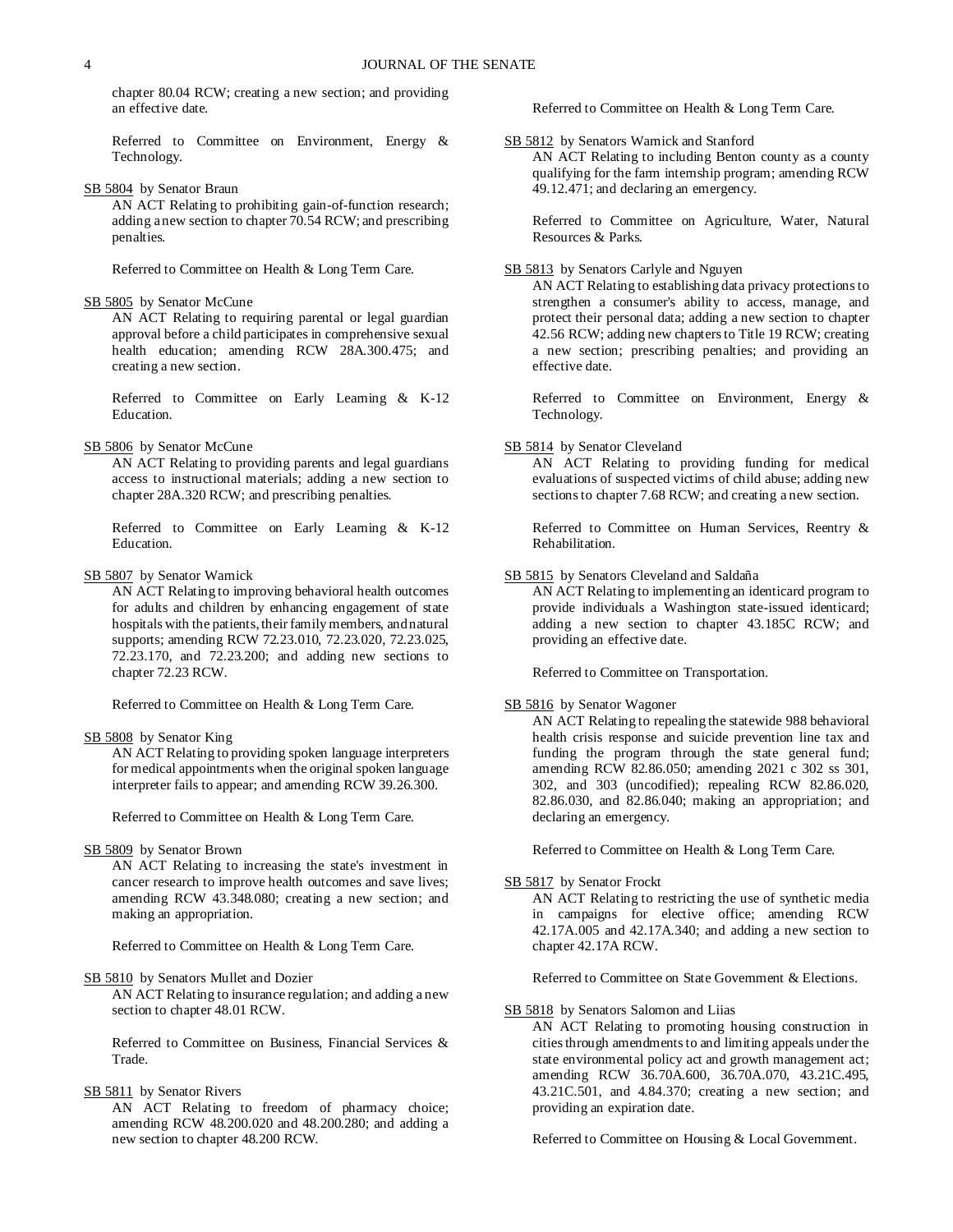SB 5819 by Senator Braun

AN ACT Relating to the developmental disabilities administration's no-paid services caseload; and adding a new section to chapter 71A.10 RCW.

Referred to Committee on Health & Long Term Care.

SJM 8008 by Senators Das and Lovelett Asking the United States Government to enter into a fossil fuel nonproliferation treaty.

Referred to Committee on Environment, Energy & Technology.

#### MOTION

On motion of Senator Pedersen, all measures listed on the Introduction and First Reading report were referred to the committees as designated.

# SIGNED BY THE PRESIDENT

Pursuant to Article 2, Section 32 of the State Constitution and Senate Rule 1(5), the President announced the signing of and thereupon did sign in open session:

HOUSE CONCURRENT RESOLUTION NO. 4405 and HOUSE CONCURRENT RESOLUTION NO. 4406.

#### MOTION

At 11:48 a.m., on motion of Senator Pedersen, the Senate was declared to be at ease subject to the call of the President for the purpose of convening a Joint Session with the House of Representatives.

## JOINT SESSION

Pursuant to House Concurrent Resolution No. 4406, the Senate appeared at the doors of the virtual House of Representatives and requested admission to the Chamber. The senators were invited into the virtual Chamber.

The Speaker (Representative Jinkins presiding) called upon President Heck to preside over the Joint Session.

The President of the Senate, Lieutenant Governor Heck, called the Joint Session to order. The Clerk called the roll of the members of the House of Representatives. The Clerk called the roll of the members of the Senate. A quorum of the Legislature was present.

President Heck: "This Joint Session has been convened to receive the state of the state message from His Excellency, Governor Jay Inslee."

The President introduced His Excellency, Jay Robert Inslee, Governor.

# STATE OF THE STATE ADDRESS

Governor Inslee: "Hello and welcome, Washingtonians, to a critical year for our state.

We know every day of this legislative session is going to be an opportunity to make good on our commitments and to change the course of our future for the better. We have begun a short session with a long list of things to get done.

I can encapsulate the state of our state very simply – we need action.

We can wake up every morning the next 60 days understanding we need "action, this day" – which was Churchill's first order at the beginning of World War II, but it serves to focus on the many tasks before us.

I would like to start today by thanking our frontline workers, educators and childcare providers, and our state employees for all they've done the last two years. I want to thank those who administer emergency services and plow the roads to keep Washington moving – unprecedented weather events have demanded much of you already this year, and we are all grateful.

Thank you to the health care workers who have worked tirelessly for two years with little time for rest. You are heroes, and we are grateful for your service.

I am happy to welcome our new members in the Senate – Yasmin Trudeau and John Lovick – and Brandy Donaghy in the House.

My thoughts are also with the family of former state Supreme Court Chief Justice Mary Fairhurst, who we lost in December.

And I would like to reiterate our condolences to the family of Senator Doug Ericksen, who we lost after a struggle with COVID in December. He is one of more than 10,000 Washingtonians lost to this virus – each one of whose lives mattered. And while we mourn our losses, let us also realize that because of our actions, we have saved thousands of lives.

We still need to contribute to the fight against COVID, that's why attendance here today is limited, and everyone is socially distanced. We're doing everything possible to keep people safe statewide right now: We are increasing access to testing, masking, and helping educators find new ways of doing business. The Legislature has been a strong partner in this pandemic. Last session, they extended 26 emergency orders through the end of the pandemic and made laudable investments in our recovery efforts.

This has been a long effort, but we are undaunted.

Look at all we have done together. If you compare our success to other states, we've saved more than 17,000 lives. These people are still with us because of what all Washingtonians have contributed to stay safe and healthy.

It's not an accident that our state continues to be named one of the best places anywhere to live, work and do business.

Since I've had the honor of being governor, we have implemented one of the best paid family leave programs in the country; provided significant new funds to schools under McCleary; passed the best environmental justice legislation in America; passed the Fair Start for Kids Act to protect childcare options; and successfully created more ways to connect people to careers beyond just the college path. We came back from disasters such as the Skagit Bridge collapse, the Oso landslide, historic wildfires, heat waves, drought, and now unprecedented flooding.

You as legislators have a lot to be proud of. But now we are going to be called upon to do more.

We face a variety and dimension of demands greater than ever as we enter 2022.

We must take action this day to keep and strengthen our commitments to those in need right now and in the future. We must take action this day to fight the homelessness crisis; to reverse social and economic disparities; to educate our children and serve those in foster care; to fund our transportation system; and to protect our salmon and orca. We must take action, this day, to fight the threat of climate change that is now hitting us hard.

Over the last year I have met people experiencing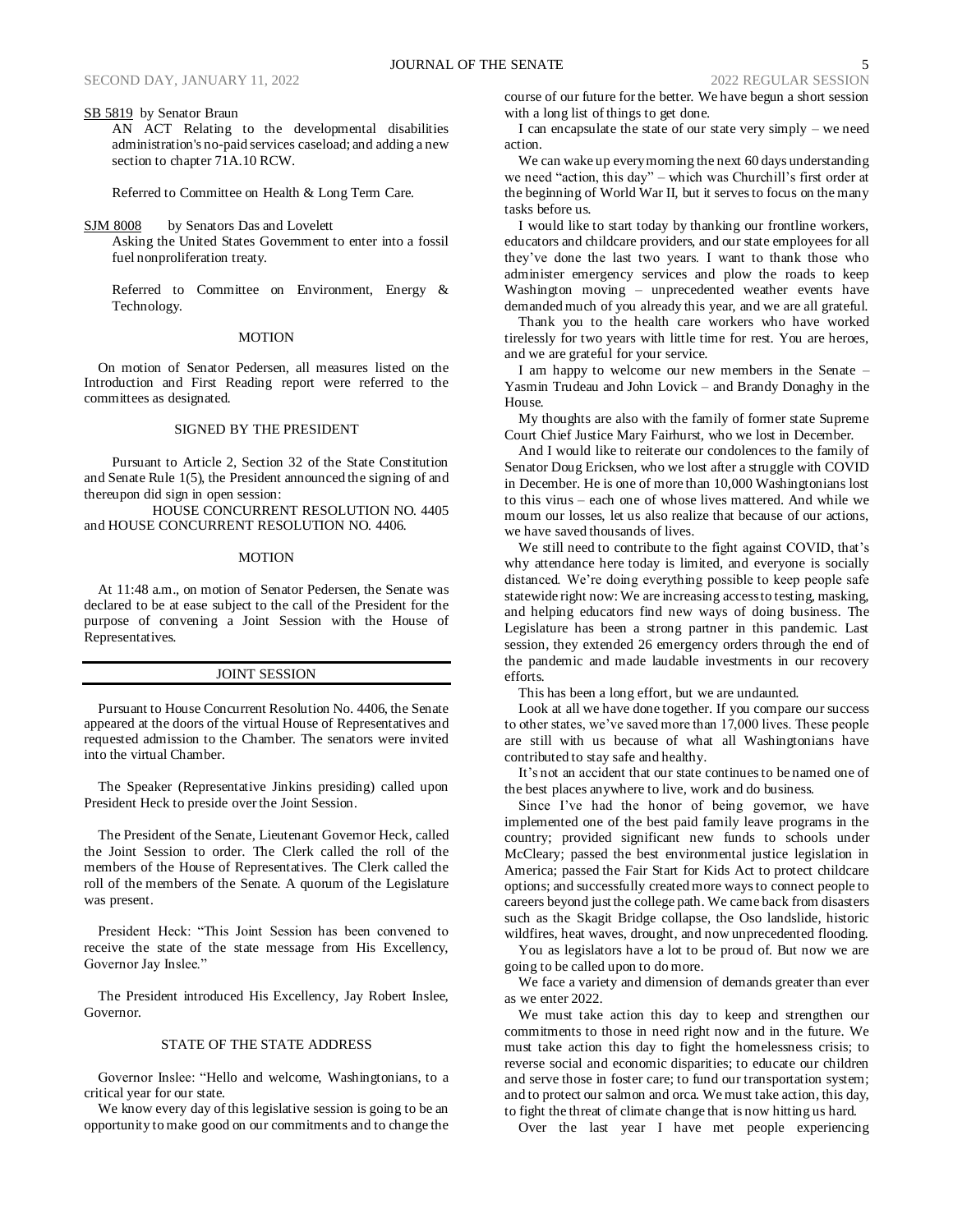homelessness across our state, in Tacoma, Moses Lake, Walla Walla, Seattle and Spokane. We have seen what works to improve people's lives: A private place to live with a sense of dignity. That's why my supplemental budget includes an unprecedented \$815 million investment in safe housing for those experiencing homelessness and to create more options for those struggling with housing availability.

This budget would also increase behavioral health services, continuing my administration's successful investments in these life-changing programs.

All of us know that wrap-around services are critical to helping people out of long-term homelessness. It is fundamental that people not only get a roof over their heads but get access to such services. We must provide rapid supportive housing as soon as possible, this year.

We also have to realize we need more opportunities for everyone when it comes to housing. We can't get more housing if there's nowhere to build it.

We must pass legislation that removes antiquated barriers to middle housing options in our cities – such as duplexes and town homes – and provides more housing supply to make it available to all income levels. Look, we cannot tell our constituents we are fighting homelessness and yet not provide ways to build more housing. That means we must allow housing that meets the realities of our tremendous population and economic growth this century. This is also a generational issue: If our children and grandchildren are ever going to afford a rent or mortgage, we need more affordable housing.

My budget also reflects our need to take direct action to reduce poverty. I created a Poverty Reduction Workgroup, made up of people whose lived experiences in poverty could inform our state's actions. Using their recommendations, my budget would create a \$125 million reinvestment fund to address economic and social disparities across decades that are the legacy of federal policies that hurt communities of color.

Our communities are suffering in other ways as well, like in our classrooms.

Students have lost opportunities during remote learning despite the best efforts of our educators. To keep schools open, we must invest more to deal with COVID and address learning opportunity loss.

We are committed to having our schools open this year, but the impacts of necessary closures linger. To help make sure educators and students have what they need, I propose reinvesting \$900 million to help schools address students' critical needs.

This proposal further empowers educators so they can innovate to address what kids have suffered through because of COVID, just as they have done throughout the pandemic. Educators, when empowered, can develop solutions to overcome opportunity gaps.

My budget will increase the number of school counselors, nurses, psychologists, and social workers available to serve K-12 students. Anyone who works with kids will tell you these services are needed now more than ever.

Young people in foster care and their families have also been uniquely impacted by the pandemic. My budget offers \$80 million to pay providers more for housing and support foster youth with complex needs; and help young people transition out of foster care or juvenile justice.

While we put the pieces together to address the current needs that confront our communities, we also must take action this day to address the long-term, existential threats to this state.

In December, I spoke with astronaut Kayla Barron, a Richland High School graduate. I was in my kitchen – Kayla was aboard the International Space Station. Kayla is a long way from home right now, traveling at 17,500 miles per hour above us and orbiting the Earth once every 90 minutes, so I was honored she took my call.

I asked Kayla what perspective this experience gave her about our collective home, our planet. She said something that stuck with me.

Kayla told me she was amazed by how thin our atmosphere is, how at night there is a burnt orange glow at its edge revealing just how paper thin the layer is between a livable world – and nothingness. She said this: "The most important thing we need to survive is the ability to breathe clean air.'

Our planet's fragile state is clear on the ground as well. Climate change is not merely a graph on a slide deck with an arrow pointed at calamity. It's found in the eyes of people who saw floods go through their windows in Everson; evacuees who returned to see the charred ruins of their homes in Malden; or the Colville Tribes who lost 600,000 acres of timber to wildfires.

When I look into the eyes of people who have lost their home and see the pain they have, that's the pain of climate change. We have to do everything we can to fight it. Every corner of the state faces climate-related disasters today. Not tomorrow, but right now. This is the fight for the future of our state. And we need action, this day.

My budget builds on the work we've done previously and puts \$626 million more toward this noble effort.

Legislators can be proud of the policies they've put to work here in our state. And it's good to know we are not alone in this work.

The world looks to our state as leaders in climate innovation. This was reaffirmed in November at COP26 in Glasgow, Scotland, where I led a coalition of 68 governments to commit to drastically reduce emissions. Together, we are charting a path to fight climate change by cutting greenhouse gas emissions in half by 2030 and get to net-zero by 2050.

It is our state's legal obligation to reduce emissions – but it is also practical, and most importantly it is a moral obligation. Legislators can be proud their work created policies that will remove 43.5 million metric tons of emissions annually. But to meet our statutory commitment, we have to reduce emissions by 6 million more metric tons per year to reach our 2030 emissions limits. That's equivalent to the annual emissions of 1.3 million vehicles on the road.

Through legislation, we can rev up this future and make new and existing buildings perform better. We can modernize regulations and incentivize industry to ensure clean energy projects are built here in Washington with living-wage jobs; and make electric vehicles more affordable by giving families thousands of dollars in rebates.

Buildings are the state's second largest source of emissions, and many of them are energy inefficient, wasting resources and costing consumers. With buildings lasting anywhere from 50 to 100 years, we must act now to give Washingtonians more efficiencies and to decarbonize our homes, apartments, offices, retail spaces, and more.

To accomplish this, we have to require gas utilities to chart a path to decarbonize under the Climate Commitment Act. We can improve conditions for developers to grow clean energy resources here in our state.

Look, there's good news here.

We see the future's promise already burgeoning in Washington, at companies like Eviation in Arlington, where they're making the world's first, all-electric, commuter airplane; Vicinity Motor Corp in Ferndale where they're manufacturing electric buses; at the new solar farms popping up like dandelions in eastern Washington; and net zero buildings such as Climate Pledge Arena in Seattle and the Catalyst building in Spokane. We see clean energy projects built with strong labor standards, growing a broad range of union jobs and apprenticeship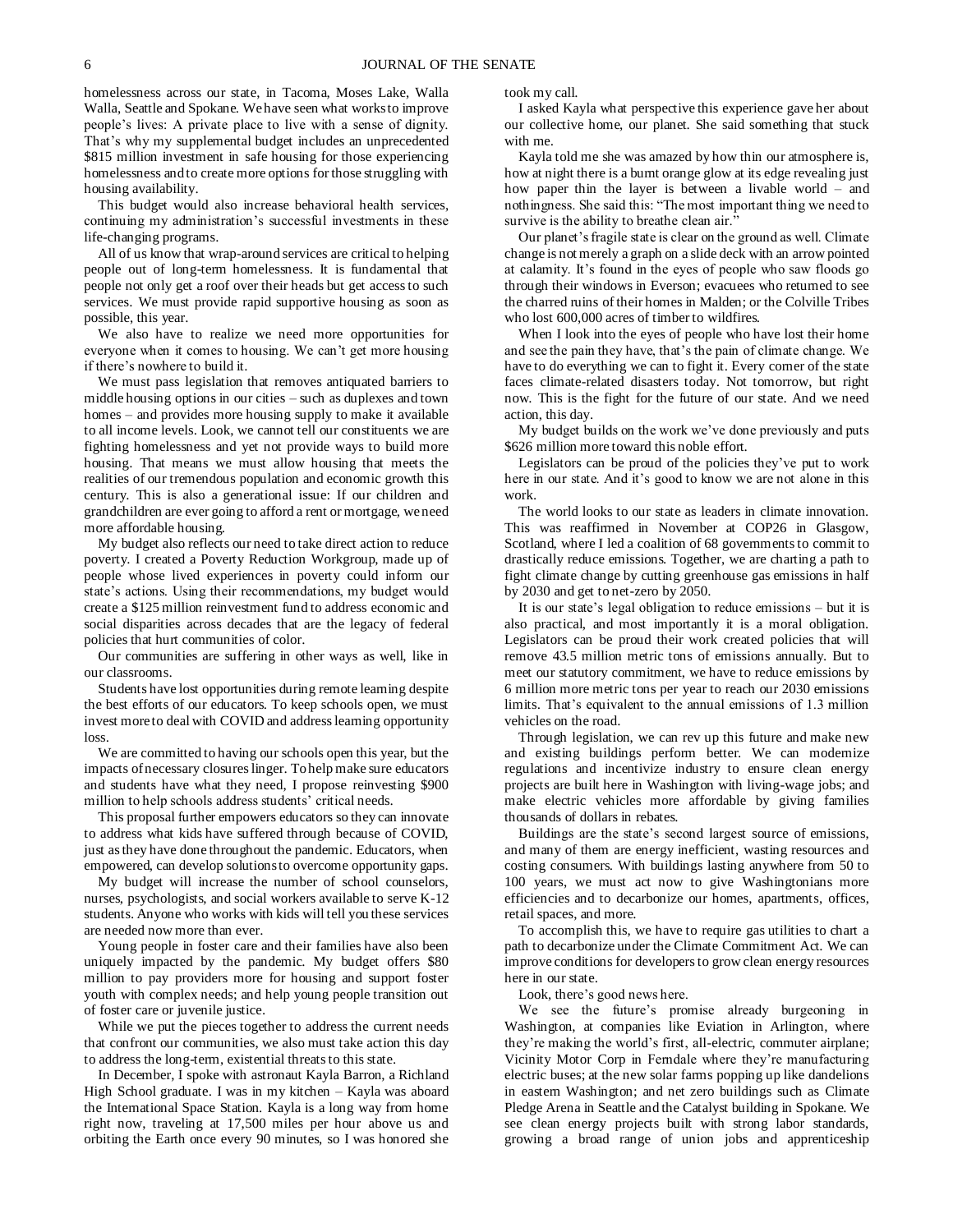## SECOND DAY, JANUARY 11, 2022 2022 REGULAR SESSION

opportunities in their local communities, like at the Rattlesnake Flats Wind Farm in Adams County.

Now, with all the challenges we face, why do I believe this Legislature is up to the job of fighting carbon pollution?

It's because this is the Legislature that has in its hands the most beautiful place on the planet and the health of more than 7 million people. I know you won't let the people down.

The same goes for salmon. As the future of salmon goes, so goes the future of our state. Our region's salmon are threatened by climate change, pollution, and habitat loss.

My budget would put \$187 million toward salmon recovery.

We must restore the green corridors along rivers and streams known as riparian habitat, which keeps the water clean and cool. Our legislation sets a unique ecological blueprint for each river and stream habitat to conserve and restore these critical lands.

This plan includes the Lorraine Loomis Act, named for the Swinomish leader in tribal salmon management, who we lost in August. Lorraine was an inspiration to Washingtonians young and old. She brought us together in favor of salmon.

Our salmon cannot wait. They need action, this day.

To realize this future, we must do it together with our partners. Few are as critical in this effort as Washington state's tribal communities. I am introducing legislation that provides a stronger, clearer consultation process for projects that get funding through the Climate Commitment Act. We make progress when we work together.

We also need to invest in our aging transportation system in a way that meets the demands of the future while aggressively decreasing the impacts of climate change from the same system. We need more transportation and less pollution at the same time. That's why my 2022 transportation budget is no ordinary supplemental proposal.

We have a unique opportunity with one-time and new federal funds – along with state money – to provide nearly \$1 billion to fund clean transportation programs and activities that reduce greenhouse gas emissions from the transportation sector; preserve the infrastructure we have; and support critical investments to improve ferry service reliability. This includes \$324 million to support ferry electrification. We desperately need boats – cleaner boats – to give Washingtonians reliable ferry services.

And to legislators: If you have bigger ambitions or bolder ideas, I am ready to engage, discuss and support your efforts.

My budget also supports increased diversity and inclusion in the transportation sector by addressing disparities in hiring and recruiting a diverse workforce at those entities.

The broader transportation system remains our number one emitter of greenhouse gases that pollute our air and water and drive climate change. Last session, this Legislature passed historic laws to reduce emissions – including the Climate Commitment Act – and we must not hesitate to take action, this day, to implement those laws. We need a clean fuel standard as well.

These laws must go into effect in concert with our transportation budget. And I look forward to working with legislators to do this.

We have proposed necessary and prudent investments this session, but we also have to invest in our financial stability. To assure financial stability, my plan will build the reserve back to pre-pandemic levels in just four years from now. My budget puts \$2.5 billion toward our financial resilience this biennium. Putting this money in our Rainy Day and reserve funds will place our state on better footing for the next emergency.

We just marked the 1-year anniversary of the insurrection in our nation's Capitol. That insurrection continues to this day under the banner of the "Big Lie." The right to representative government is under attack in this country, and in our state.

I am pro-democracy. All elected officials and others who care about our state and nation should be pro-democracy, too. Former Secretary of State Kim Wyman deserves our respect for the exemplary and nonpartisan way she carried out her duties in the face of these same threats, and that is why I am so happy to welcome former Senator Steve Hobbs as our new secretary of state. Like Kim Wyman, he will help keep our state and local elections safe and secure.

It is time we stand up to those who challenge the integrity of our elections, who undermine basic democratic principles and who would do away with the rule of law. I call on all legislators, Democrat and Republican, to acknowledge forcefully that the 2020 elections were won fair and square under our Constitution – and to denounce those officials who spread deception that strikes at the foundation of democracy.

So, I think we should outlaw efforts by politicians to knowingly spread lies about elections when those lies result in violence – violence we have already seen in state capitals and our nation's capital.

As we close today, I will reiterate that this may be a "short session," but it is unlike any in our history. We must act according to what this moment demands. We must be big. We must be bold. We must act at a scale commensurate to our challenges because of the multiple, urgent crises facing our state.

Too much is at stake. I am confident we can do this – because I have seen the Legislature rise to the moment before. But we must take action, this day.

We will continue to build our resiliency against COVID. We will meet the challenge of climate change while building the clean energy future with good jobs here in Washington. We will restore our children's opportunities. We will make necessary revisions to our long-term care bill and our police accountability measures. We will protect salmon and bring back our orca. We will house those impacted by homelessness and behavioral health conditions and provide more affordable housing options for everyone.

This is our charge. We can do this if we act together.

There is no time to lose. We can start now by taking action – this day.

Thank you."

The President thanked the Governor for his remarks.

With the consent of the body and without objection the Joint Session was dissolved. The Speaker (Representative Jinkins presiding) assumed the chair.

President Heck exited the House Chamber and members of the Senate left the virtual Chamber.

# AFTERNOON SESSION

The Senate was called to order at 12:29 p.m. by President Heck.

## MOTION

At 12:29 p.m., on motion of Senator Pedersen, the Senate adjourned until 1:00 o'clock p.m. Wednesday, January 12, 2022.

DENNY HECK, President of the Senate

SARAH BANNISTER, Secretary of the Senate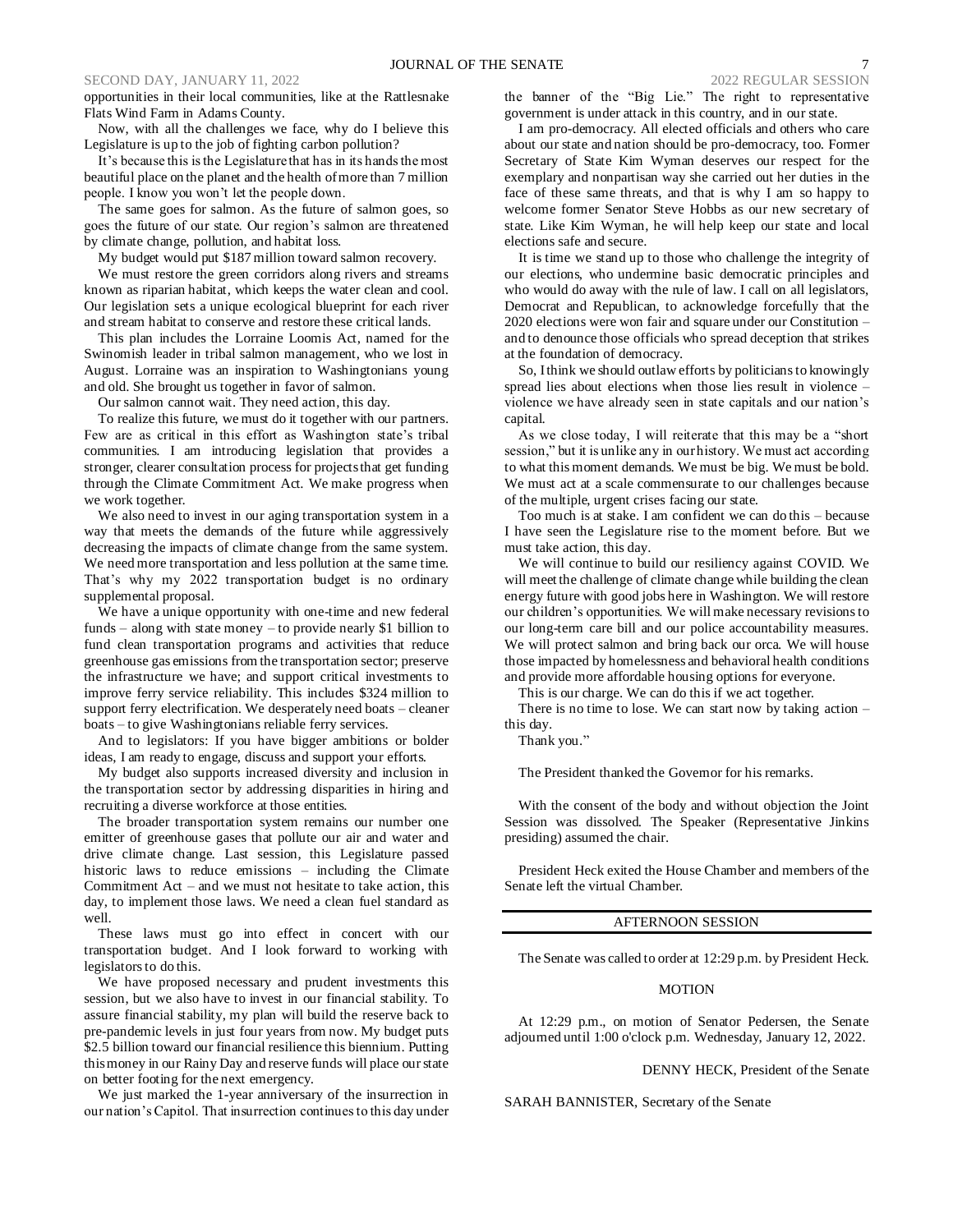| 4405                         |
|------------------------------|
|                              |
|                              |
| 4406                         |
|                              |
|                              |
| 5765                         |
|                              |
| 5766                         |
| 5767                         |
|                              |
| 5768                         |
|                              |
| 5769                         |
|                              |
| 5770                         |
|                              |
| 5771                         |
| Introduction & 1st Reading 1 |
| 5772                         |
|                              |
| 5773                         |
|                              |
| 5774                         |
| 5775                         |
|                              |
| 5776                         |
|                              |
| 5777                         |
|                              |
| 5778                         |
|                              |
| 5779                         |
|                              |
| 5780                         |
|                              |
| 5781                         |
|                              |
| 5782                         |
| 5783                         |
|                              |
| 5784                         |
|                              |
| 5785                         |
|                              |

| 5786 |
|------|
|      |
| 5787 |
| 5788 |
|      |
| 5789 |
| 5790 |
|      |
| 5791 |
|      |
| 5792 |
| 5793 |
|      |
| 5794 |
| 5795 |
|      |
| 5796 |
| 5797 |
|      |
| 5798 |
|      |
| 5799 |
| 5800 |
|      |
| 5801 |
| 5802 |
|      |
| 5803 |
| 5804 |
|      |
| 5805 |
|      |
| 5806 |
| 5807 |
|      |
| 5808 |
| 5809 |
|      |